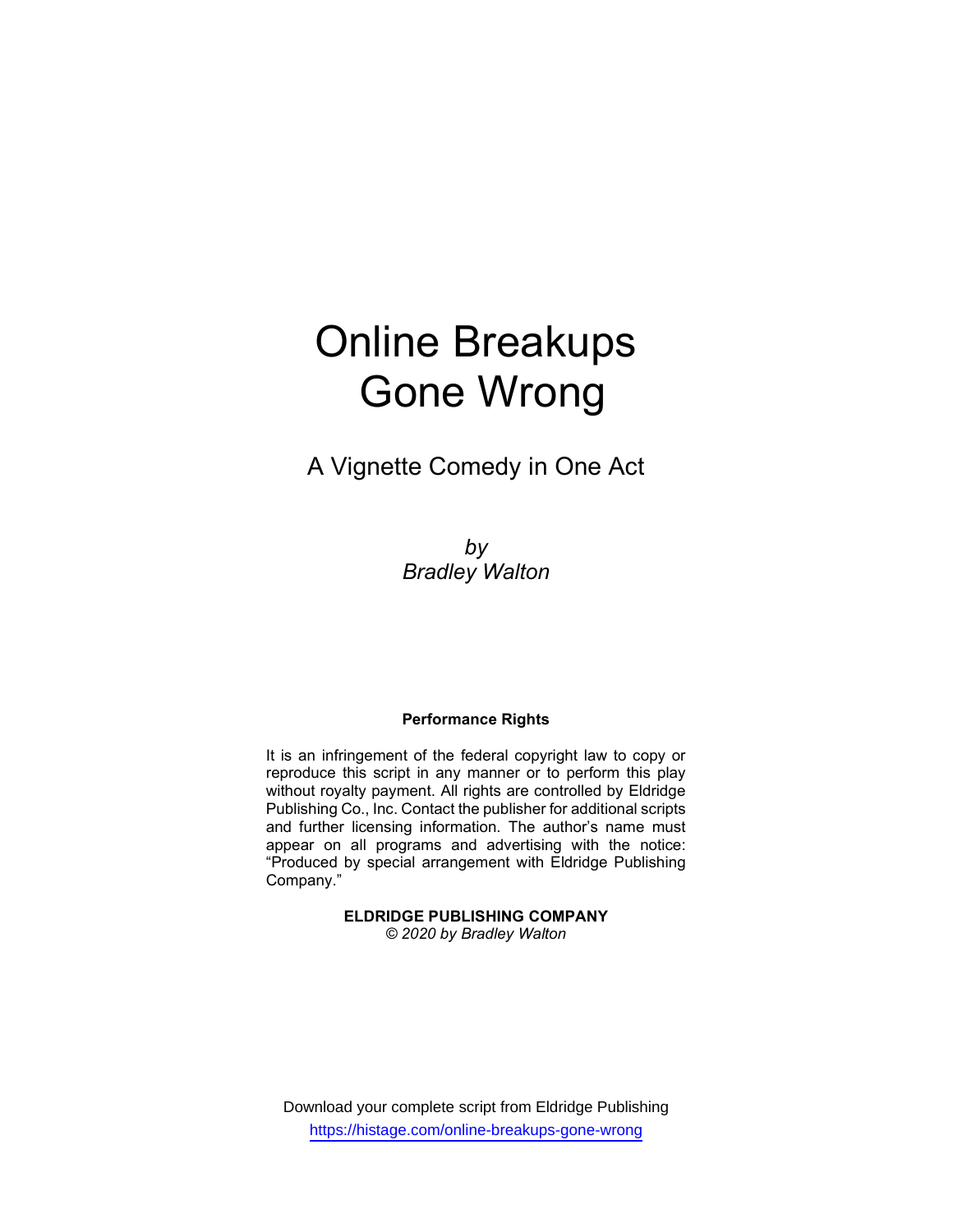Online Breakups Gone Wrong  $-2 -$ 

## **SYNOPSIS**

The internet makes everything easier, whether it's staying connected with old friends, shopping, or breaking up with your significant other. But just because online breakups are easier doesn't mean they're a good idea. As seen in these eleven vignettes, the results can be awkward, unpredictable, and hilarious.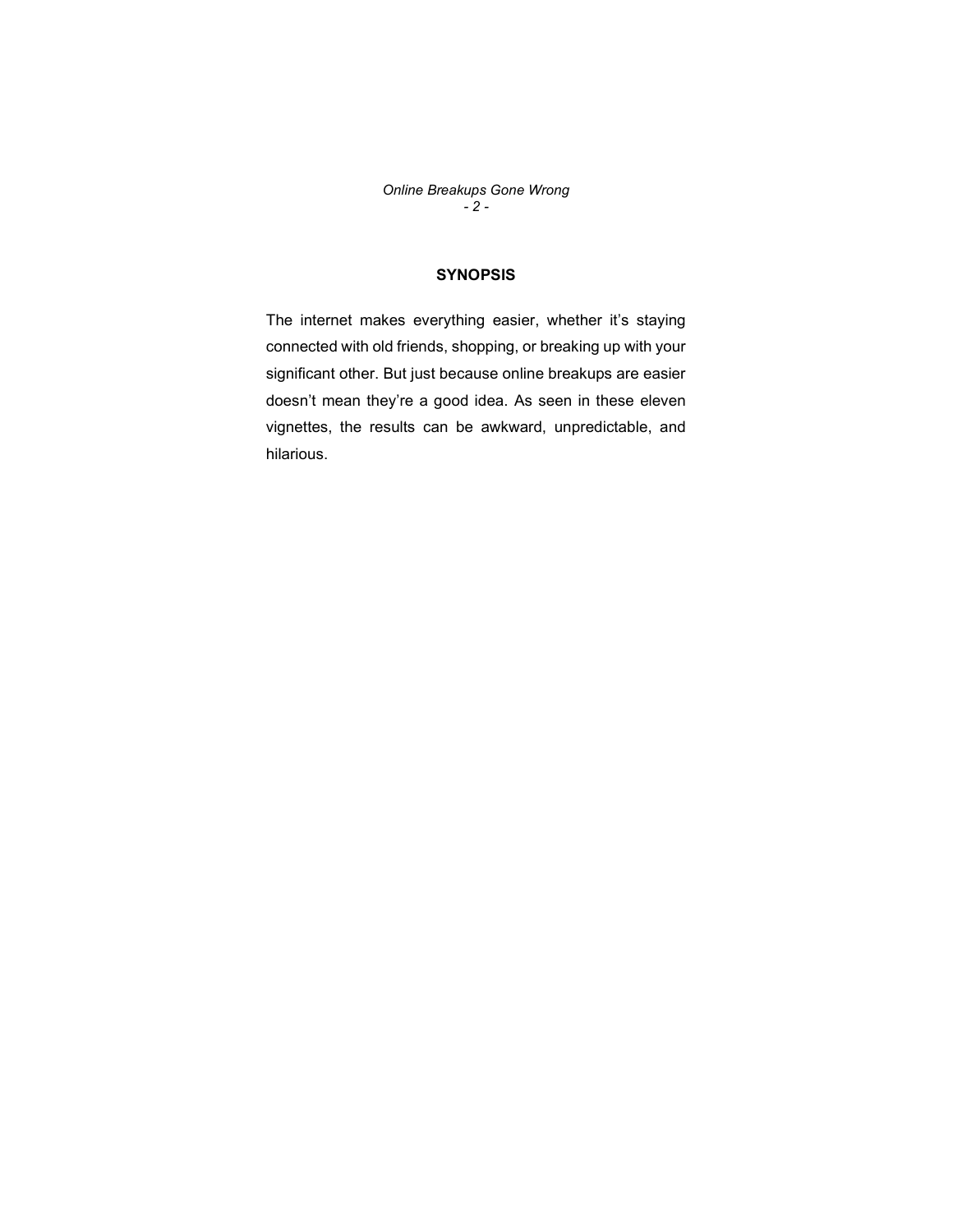Online Breakups Gone Wrong - 3 -

## CAST OF CHARACTERS

18 Characters 2 M, 5 F, 11 Any Gender (1 M, 1 F possible)

## Vignette 1: Bedtime Snack

JOHN: A debater who has three girlfriends over the course of the play.

TRACEY: John's first girlfriend in the play. Does not approve of his snacking preferences.

## Vignette 2: Jellyfish

DAVID / DEANNA: A teenager who is nervous about breaking up. Male preferred, gender flexible.

MEL: Dating David. Makes odd insults. Female preferred, gender flexible.

#### Vignette 3: No Show

ELAINE: A hyper-organized control freak.

## Vignette 4: Dress for Success

**MIKE:** A teen who did not think through his breakup plan. GINA: Mike's girlfriend who believes in dressing appropriately for major life events.

#### Vignette 5: 2 A.M.

CHRIS: A very tired teenager who can't sleep. Female preferred, gender flexible.

ASH: Chris's significant other who can't stay awake. Female preferred, gender flexible.

#### Vignette 6: Pepperoni Pizza

JOHN: Again.

PATRICIA: John's second girlfriend in the play. Does not share his enthusiasm for pepperoni pizza.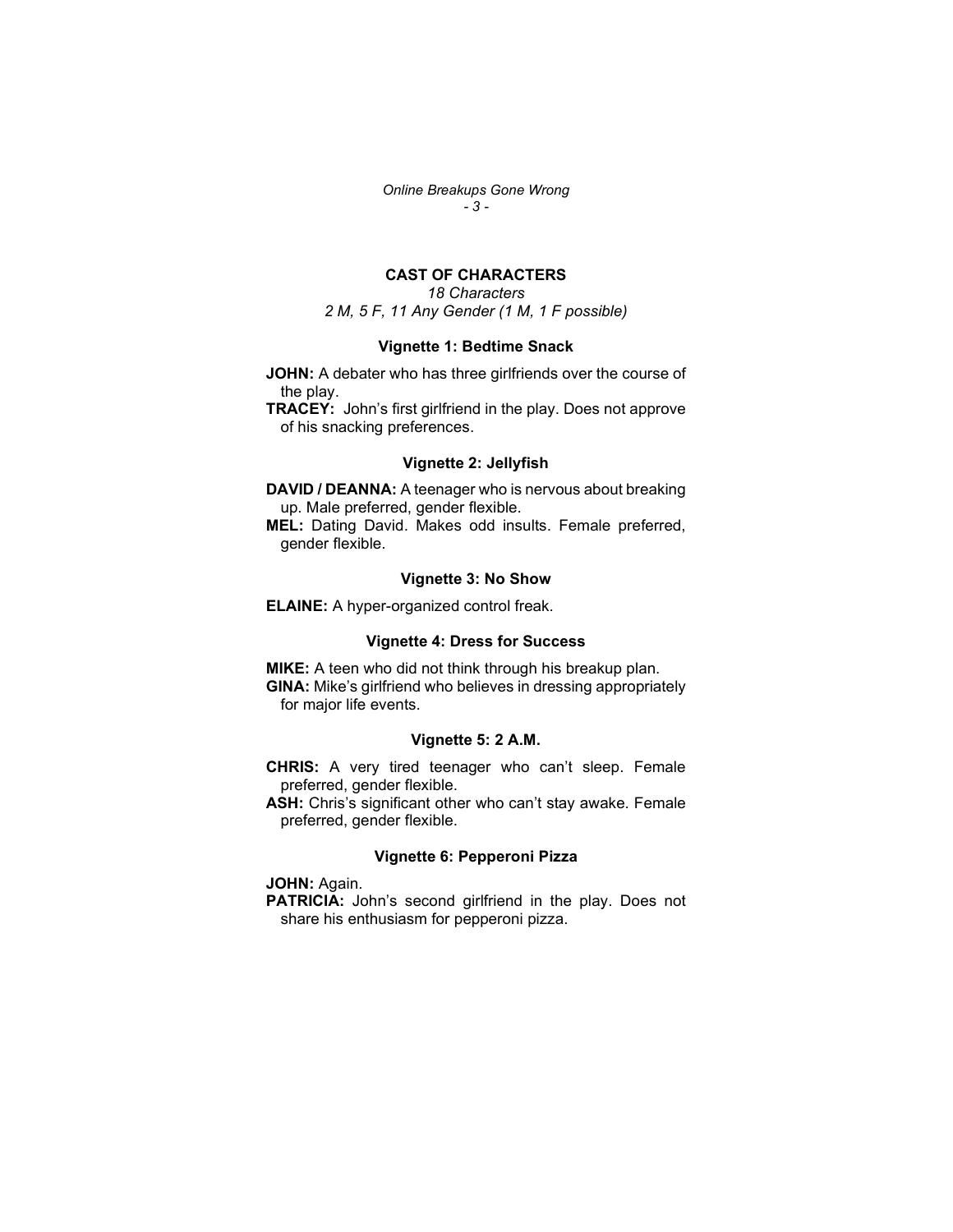### Vignette 7: Not Like I Expected

- **BAILEY:** A teen in her first relationship who is learning that her preconceptions were way off. Female preferred, gender flexible.
- KARL / KARLA: Dating Bailey and figuring out they don't know her as well as they thought. Any gender.

## Vignette 8: Figuratively Speaking

- ISABEL / ISAAC: Breaking up with their significant other because of a dark secret. Any gender.
- STANLEY / STEPHANIE: Isabel's remarkably understanding significant other. Any gender.

#### Vignette 9: Rehearsal

RIVER: Rehearsing for a perfect online breakup. Any gender.

#### Vignette 10: Rolling the Dice

- BRIAN / BRIANNA: A teenager who has realized their longdistance relationship isn't working but is having trouble ending it. Any gender.
- **NIKKI / NICK:** Still cares for Brian but is also having trouble ending their relationship. Any gender.

#### Vignette 11: All Bets Are Off

### JOHN: Again.

MAUREEN: John's final girlfriend in the play. Knows more about John than she first lets on.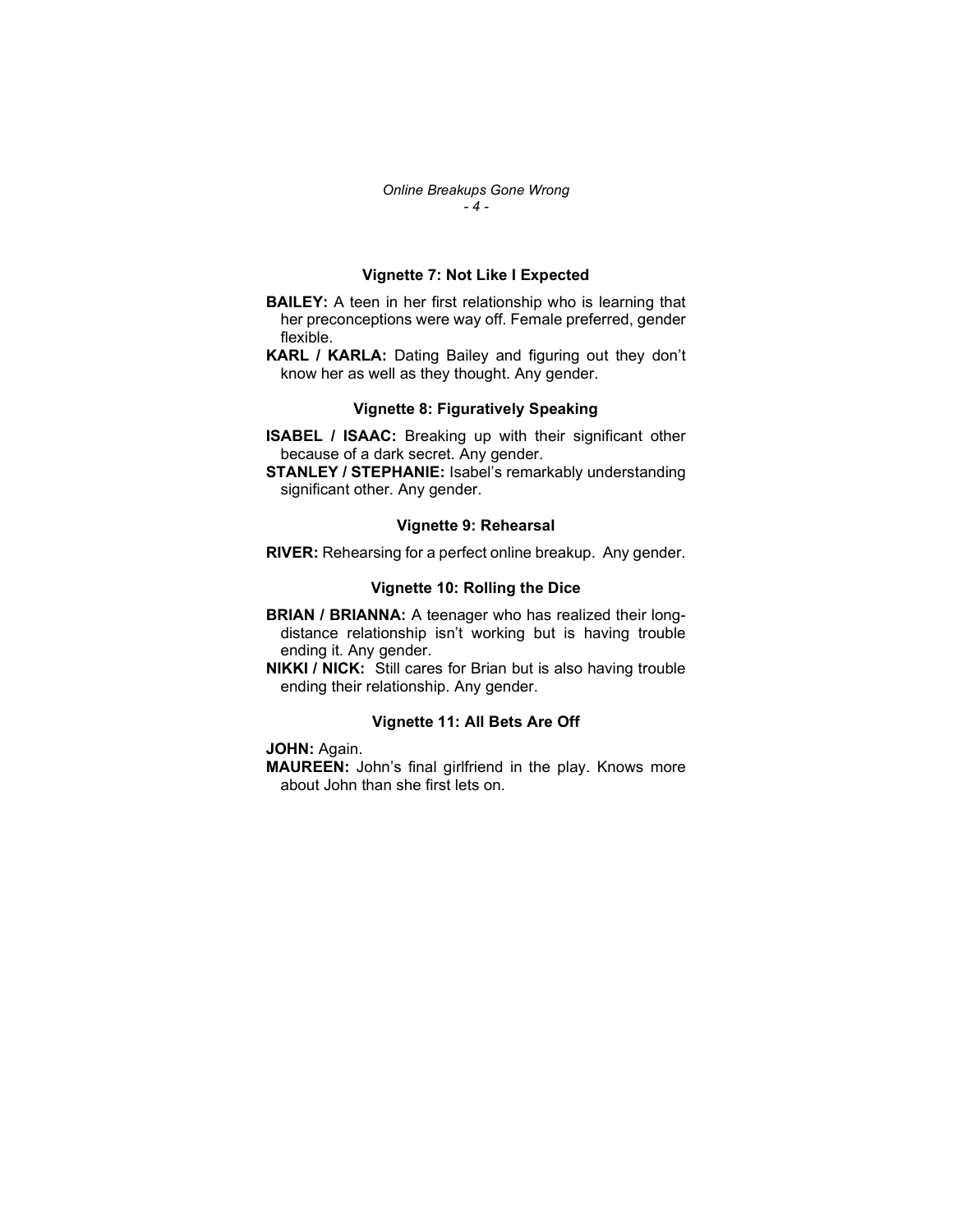Online Breakups Gone Wrong  $-5 -$ 

## PRODUCTION NOTES

The play is written to be performed online by actors from their homes but could also be performed onstage with each actor pretending to talk to a screen.

Adjust dialogue as necessary to match the character genders in your production.

## **PROPERTIES**

Blanket – Mike in "Dress for Success" (if performed onstage)

- Smartphone Elaine in "No Show" and River in "Rehearsal"
- 2 dice –1 for Brian and 1 for Nikki in "Rolling the Dice" (can be mimed if performed onstage)

## **COSTUMES**

Chris and Ash in "2 A.M." should be dressed for bed. Everyone else wears normal clothing appropriate to the characters hanging out in their homes.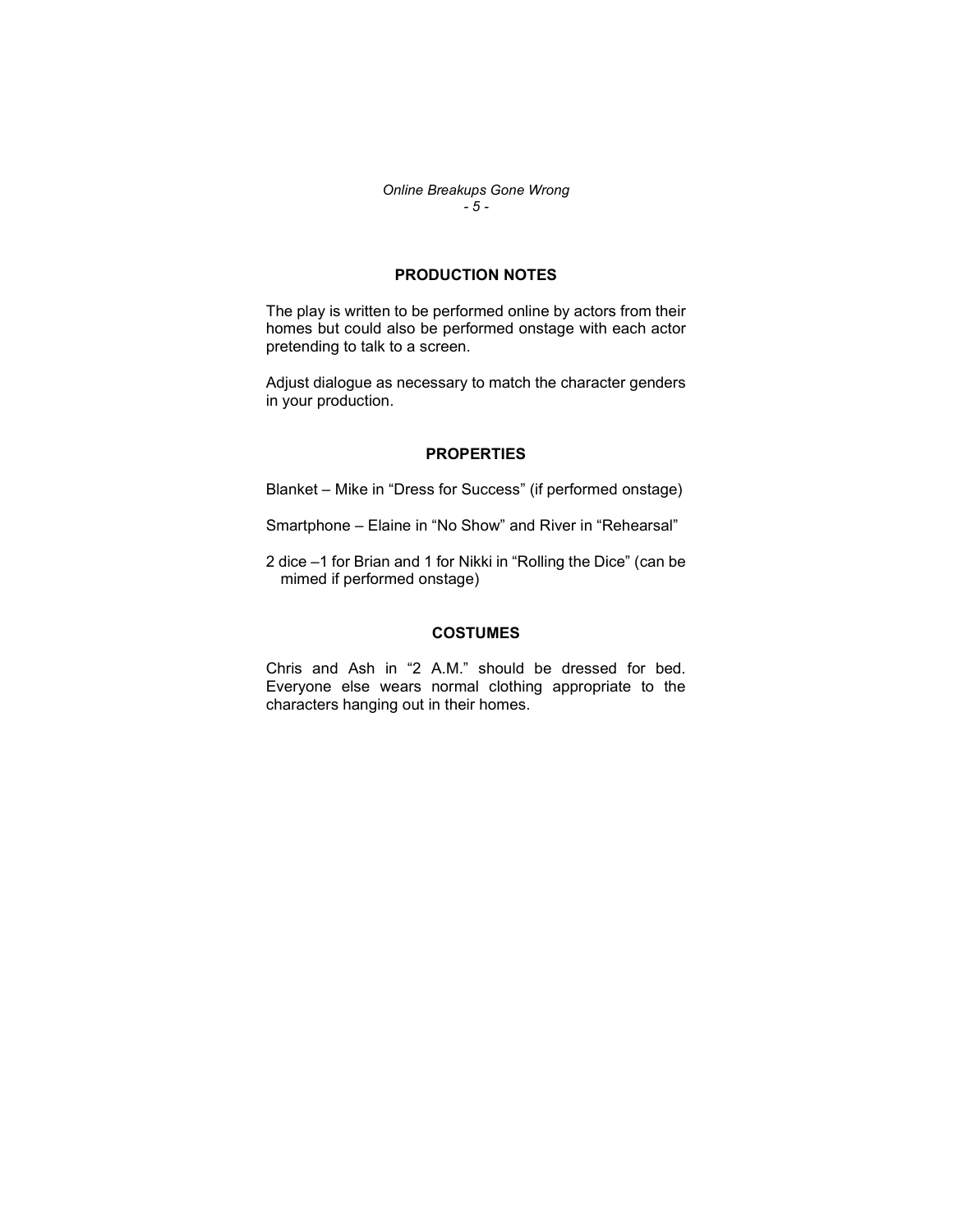### Vignette 1: Bedtime Snack

(JOHN appears onscreen. A moment later, TRACEY appears onscreen.)

TRACEY: Hi, John!

JOHN: Tracey! How's my awesome girlfriend?

TRACEY: I'm good. And wow, it's so weird to hear you call me that.

JOHN: But in a good way, I hope?

TRACEY: Oh, yeah. Definitely. It's just ... I've been seeing you at debate tournaments for years. I think I might've even competed against you one time before I really knew who you were. But I never thought you'd be my boyfriend.

JOHN: Yeah. Funny how things work out.

TRACEY: So ... are you free again this weekend?

JOHN: I've got an English paper to write and I have to work on Sunday afternoon, but I think I can squeeze you in.

TRACEY: I can drive to you if that helps.

JOHN: If you could save me those two hours on the road that would be awesome.

TRACEY: Sure.

JOHN: Hang on ... my ear itches. (Scratches his right ear.) TRACEY: Happens to me all the time.

(JOHN sticks his finger in his ear, begins to wriggle it around, and positions himself so that the ear he is "scratching" is either off-camera or turned away from the camera.)

TRACEY: (Cont'd.) You okay there?

(JOHN grimaces and his body language suggests he is digging really hard in his ear.)

JOHN: Yup. I'm good. (Stops digging and looks at his fingertip.) Wow. That's a beauty. TRACEY: (A bit alarmed.) What is? JOHN: It's a ... is "ear booger" an actual term? TRACEY: I don't know.